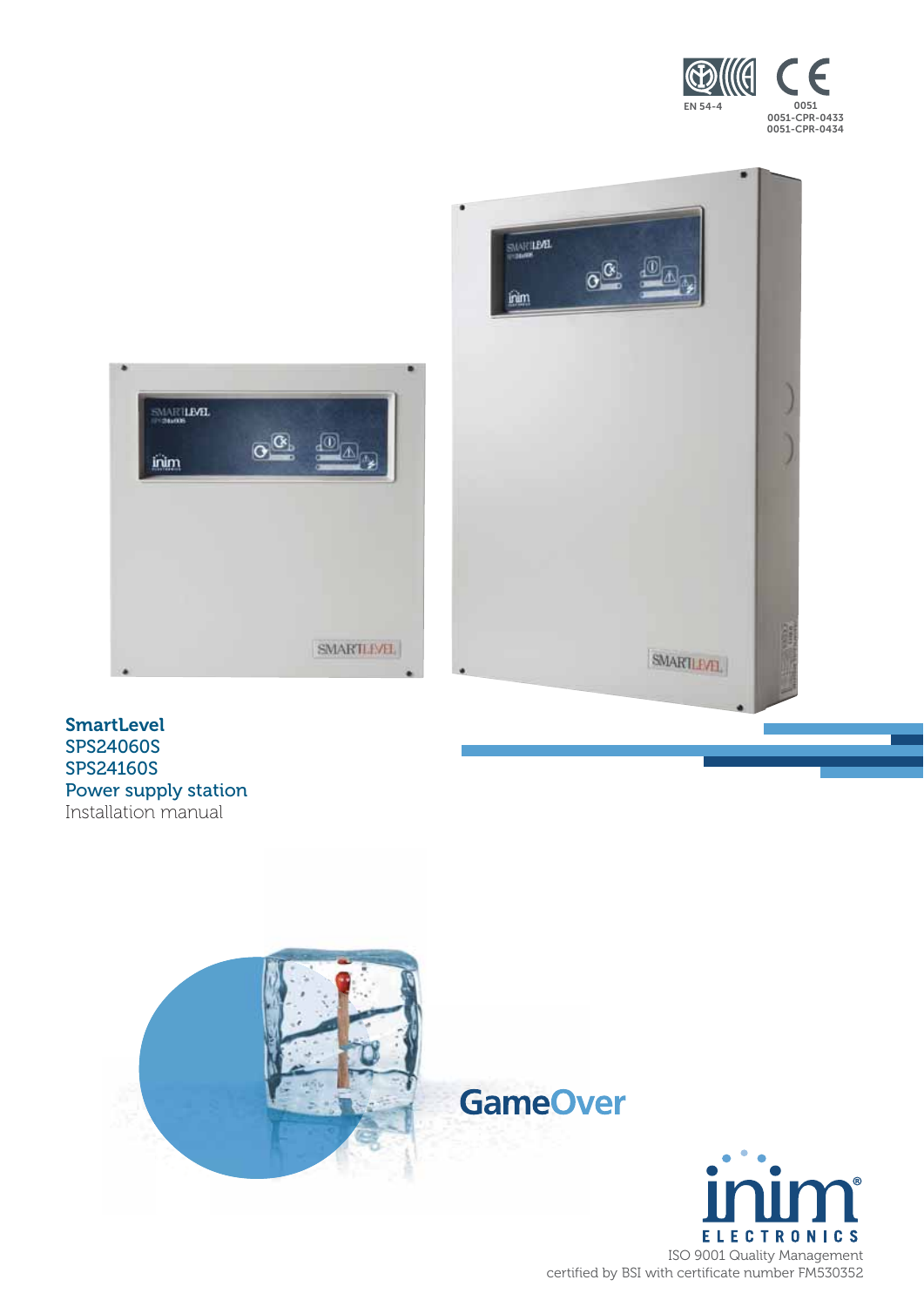# **Copyright**

The information contained in this document is the sole property of INIM Electronics s.r.l. No part may be copied without written authorization from INIM Electronics s.r.l.

inim

All rights reserved.

# **European directive compliance**

This power station has been designed and developed to the highest standards of quality and performance implemented by INIM Electronics.

This power station must be installed in accordance with the instructions described in this manual and in compliance with the laws in force.

All power stations from the SmartLevel series are **EN54-4** compliant.

All power stations from the SmartLevel series, and all accessory items and special functions have IMQ Sistemi di Sicurezza certification, unless otherwise stated.

Declarations of performance, declarations of compliance and certificates relating to the products mentioned in this manual can be downloaded from the following website:

www.inim.biz/certifications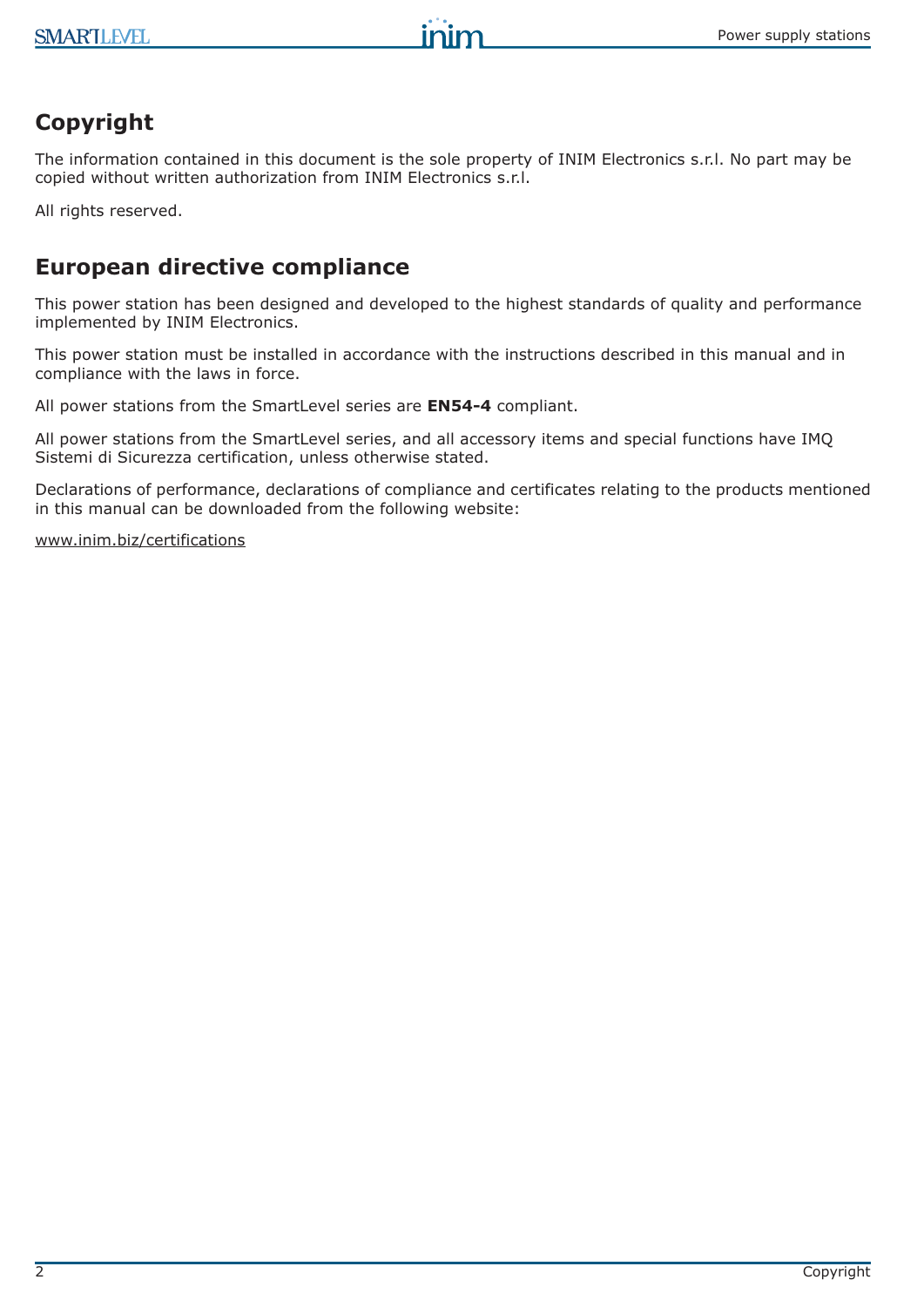# **Table of contents**

| Chapter 1  |                                        |
|------------|----------------------------------------|
| 1.1        | Application and use 5                  |
| 1.2        | The system parts and definitions 6     |
| 1.3        | How to use the power supply station 6  |
| 1.4        | The SmartLevel power supply stations 6 |
| Chapter 2  |                                        |
| 2.1        | Supplied documentation 7               |
| 2.2        | Manual details 7                       |
| 2.3        | Intellectual property rights 7         |
| 2.4        | Disclaimer 7                           |
| 2.5        | Recommendations 7                      |
| 2.6        | System test 7                          |
| 2.7        | Note to the installer 7                |
| 2.8        | Technical support 7                    |
| 2.9        | Conventions 8                          |
| 2.10       | Manufacturer's name and address 8      |
| 2.11       | CE Mark 9                              |
| 2.12       | Warranty 9                             |
| 2.13       | Safety laws 9                          |
| Chapter 3  |                                        |
| 3.1        | Product handling and storage 11        |
| 3.2        | Environmental conditions 11            |
| 3.3        | Unpacking the device 11                |
| Chapter 4  |                                        |
| 4.1        | Station 12                             |
| 4.2        | Internal devices 13                    |
| 4.3        | Signalling LEDs 14                     |
| 4.4        | Technical specifications 15            |
| Chapter 5  |                                        |
| 5.1        | Wall mounting 16                       |
| 5.2        | Connecting the mains power source 16   |
| 5.3        | Connecting the batteries 17            |
| 5.4        | Thermal probe 18                       |
| Chapter 6  |                                        |
| 6.1        | Battery disconnected or inefficient 19 |
| 6.2        | Low Battery 19                         |
| 6.3        | Loop faults and testing 19             |
| 6.4        | Earth fault 19                         |
| Chapter 7  |                                        |
| Appendix A |                                        |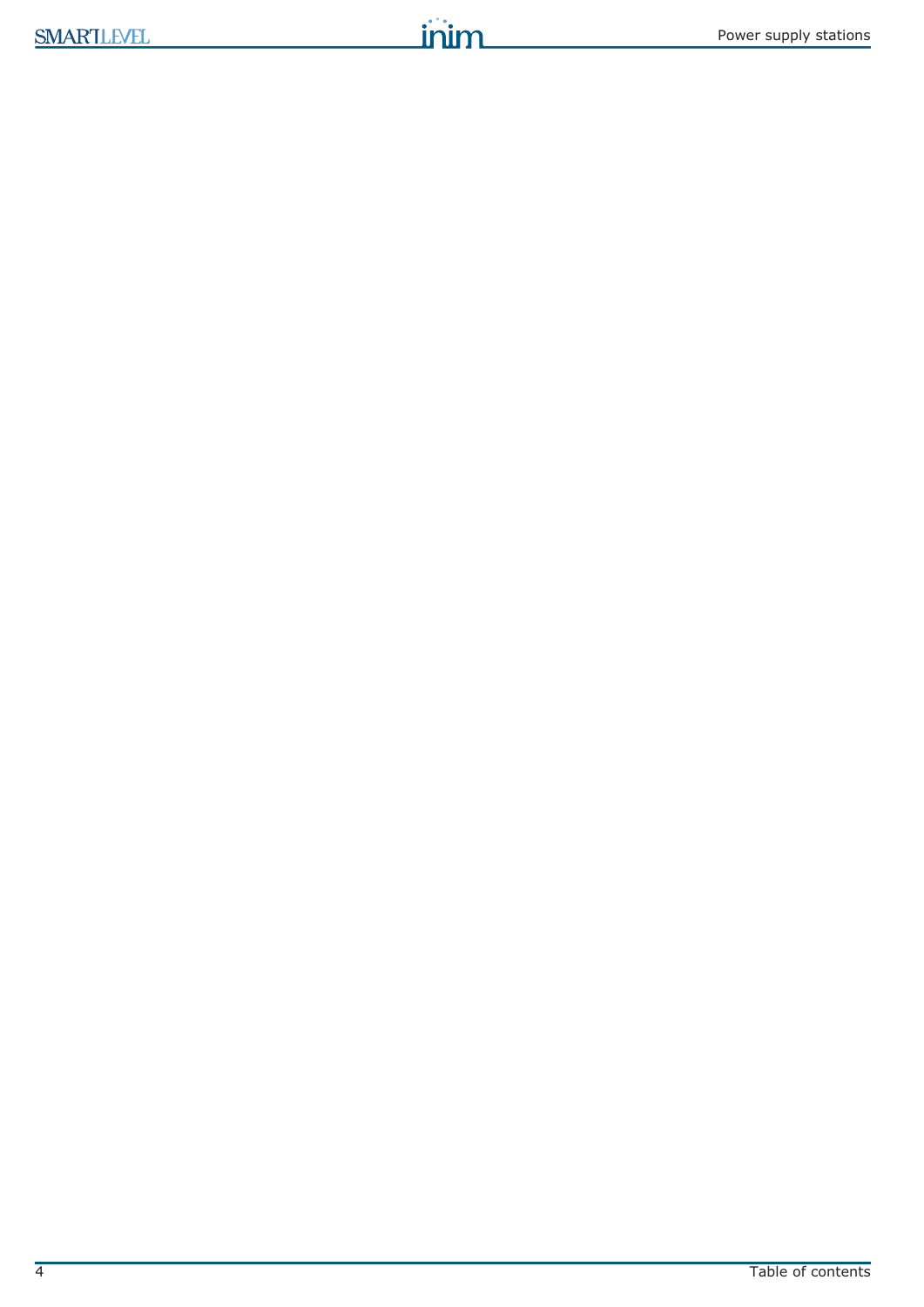# **Chapter 1**

# **Overview**

**Note:** *The power supply stations described in this manual have been designed and developed to the highest standards of quality, reliability and performance. The components selected for this product will operate properly within their specifications when the environmental conditions outside the product enclosure comply with Class 3k5 (EN 60721-3-3).*

# **1.1 Application and use**

The SmartLevel unit is a constituent part of your fire detection system and is capable of supplying power to the remote loads of the system. It supplies power to remote loads such as: fire-door magnets, sounders, emergency signs, linear smoke detectors.

**Note:** *The SmartLevel power supply station is EN54-4 compliant and specifically the amendment EN 54- 4:1997 A2 which includes a test regarding the internal resistance of the batteries.*

Main features:

- front panel with signalling LEDs
- $\bullet$  1 24V output $\overline{\phantom{a}}$
- 2 fault relays
- loop connection

The SmartLevel can operate in stand-alone mode using the fault signaling output and on-board data, or combined mode using the loop of an INIM Electronics fire detection system (refer to *Chapter 4 - Technical description*).



#### **Figure 1 - Example of a typical application**

**Note:** *Do not use this station to supply power to a fire-detection control panel.*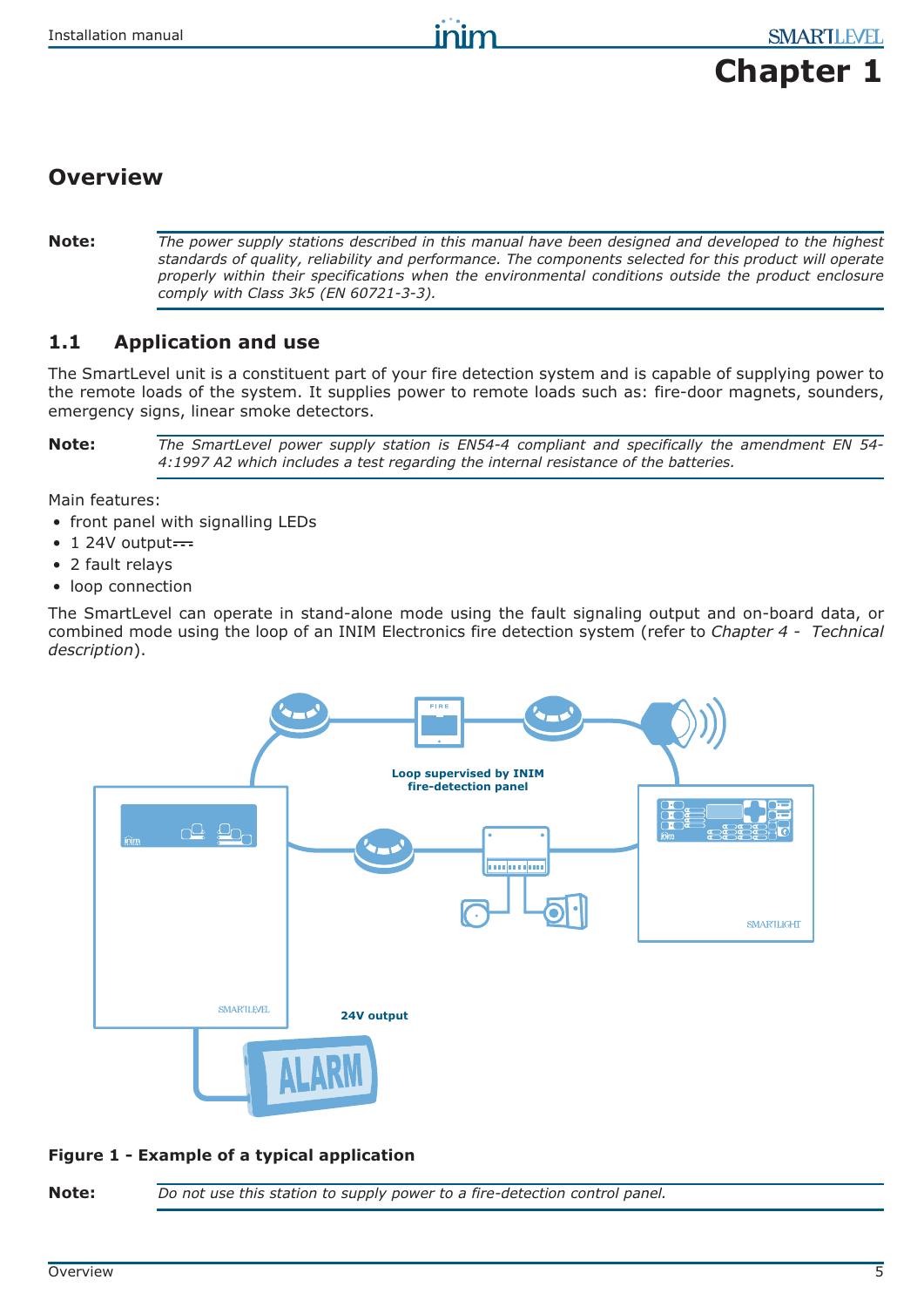## **1.2 The system parts and definitions**

**Switching power supply**: this unit, starting from the mains power supply  $(230\vee \sim)$  it connects to, supplies the board with a 24V (27,6V $\leftarrow$ ) stabilized current capable of feeding the control panel and recharging the batteries. The power-supply module is located below the mother board and is EN54-4 compliant. the mains power supply (230V $\sim$ ) the primary power source of the system. Refer to *paragraph 4.2 Internal devices*.

**Batteries:** the secondary power source of the system. The power supply station enclosure houses two lead batteries @ 12V 7Ah (depending on the model) connected in series. The system monitors the battery status (efficiency and charge). In the event of inefficient or low battery conditions, the system will signal fault (A2 amendment). In the event of primary power failure (230V $\sim$ ), the batteries will take over automatically. If the problem persists for a long period thus causing the battery charge to drop below the minimum value required, they will be shutdown automatically in order to avoid damage. Refer to paragraph *5.3 Connecting the batteries*.

**Thermal probe:** an accessory tool connected to the panel and attached to the battery pack. This device monitors the temperature of the battery pack and regulates the battery charge accordingly. Refer to paragraph *5.4 Thermal probe*.

**Loop:** all the peripheral devices of the system must be connected in parallel to the loop circuit (2 pole shielded cable). The circuit is considered a "loop" because the wiring path starts at the loop-out terminals, passes through all the protected areas, connects all the system devices in parallel and returns to the loopin terminals. The panel controls and communicates with the loop devices via digital protocol. The loop utilizes the same two poles for the power supply to the system devices and the two-way communication channel.

#### **1.3 How to use the power supply station**

The power station supplies  $24V$  = by means of the "OUTPUT" terminals.

To signal faults are available:

- the "FAULT" relay, which is activated together with the corresponding LED on the panel when the station detects at least one fault.
- the "MAINS" relay, which is activated together with the corresponding LED on the panel when there is at least one mains fault.

The loop connection allows the power station to be supervised by the control panel and to report the loop activity by the LEDs on the front panel.

For details, please refer to and to paragraph *4.2 Internal devices* and to paragraph *4.3 Signalling LEDs*.

#### **1.4 The SmartLevel power supply stations**

Product models:

- SPS24060S power-supply unit with internal 60W  $\textcircled{a}$  27.6V $\text{---}$  switching power-supply module and housing for 7Ah, 12V batteries
- SPS24160S power-supply unit with internal 160W @ 27.6V $\leftarrow$  switching power-supply module and housing for 17Ah, 12V batteries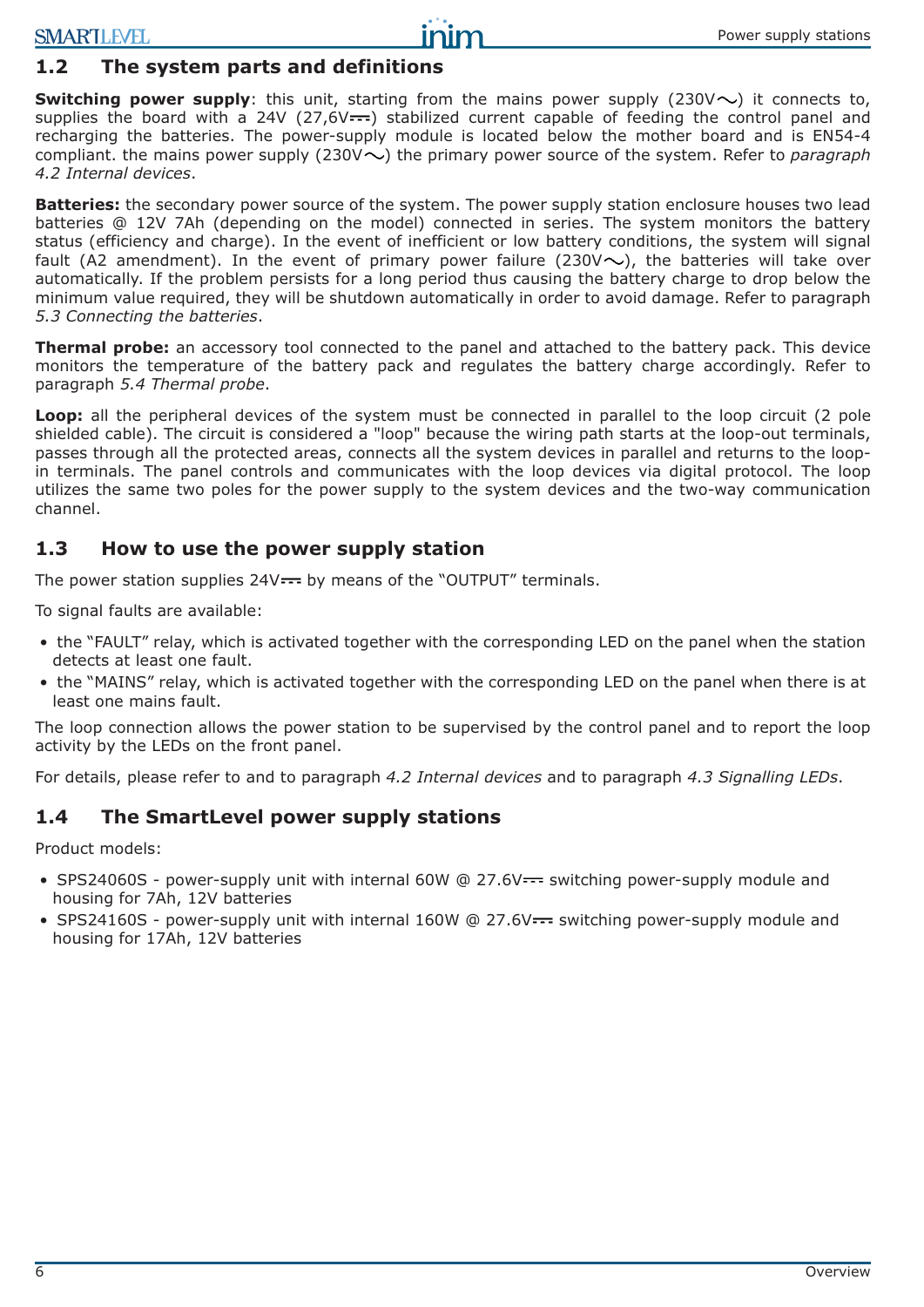

# **General information**

## **2.1 Supplied documentation**

The power supply station comes with a combined installation manual (this document). For further copies of the installation manual, please contact INIM Electronics offices quoting the order number shown in *Appendix A Order codes*.

# **2.2 Manual details**

- Title: SPS24060S and SPS24160S installation manual
- Version: 1.00
- Installation manual code: DCMIINIESPS24S
- Addresses: installer, technicians

# **2.3 Intellectual property rights**

The information contained in this document is private property. All rights reserved.

This document must not be reproduced, either totally or in part, without the prior written consent of INIM Electronics, and refers to the devices specified in *paragraph 2.11 CE Mark*.

## **2.4 Disclaimer**

INIM Electronics s.r.l. shall not be responsible for damage arising from improper application or use.

Only qualified personnel (refer to Terminology) should touch this device. Installation must be carried out strictly in accordance with the instructions described herein, and in compliance with the local fire code in force.

# **2.5 Recommendations**

INIM Electronics recommends that the entire system be checked completely at regular intervals (refer to *paragraph 2.6 System test*).

# **2.6 System test**

This system has been designed to provide the highest standards of reliability and performance. Malfunction of any of the system devices may cause the system to be incapable of reaching the intended levels of performance. Most problems which prevent the system from operating as intended can be found by regular testing and maintenance of the system devices (refer to *Chapter 7 - Maintenance*).

# **2.7 Note to the installer**

In order to provide adequate protection and instructions for correct use of the apparatus, you (the installer) must be fully aware of the regulations and operating procedures of firefighting. As the only individual in contact with system users, it is your responsibility to instruct them on how to use this device properly.

# **2.8 Technical support**

Our professional engineers are readily available to assist you. If you require help, call us and you will be put through to a person capable of answering your questions and providing you with the service you need.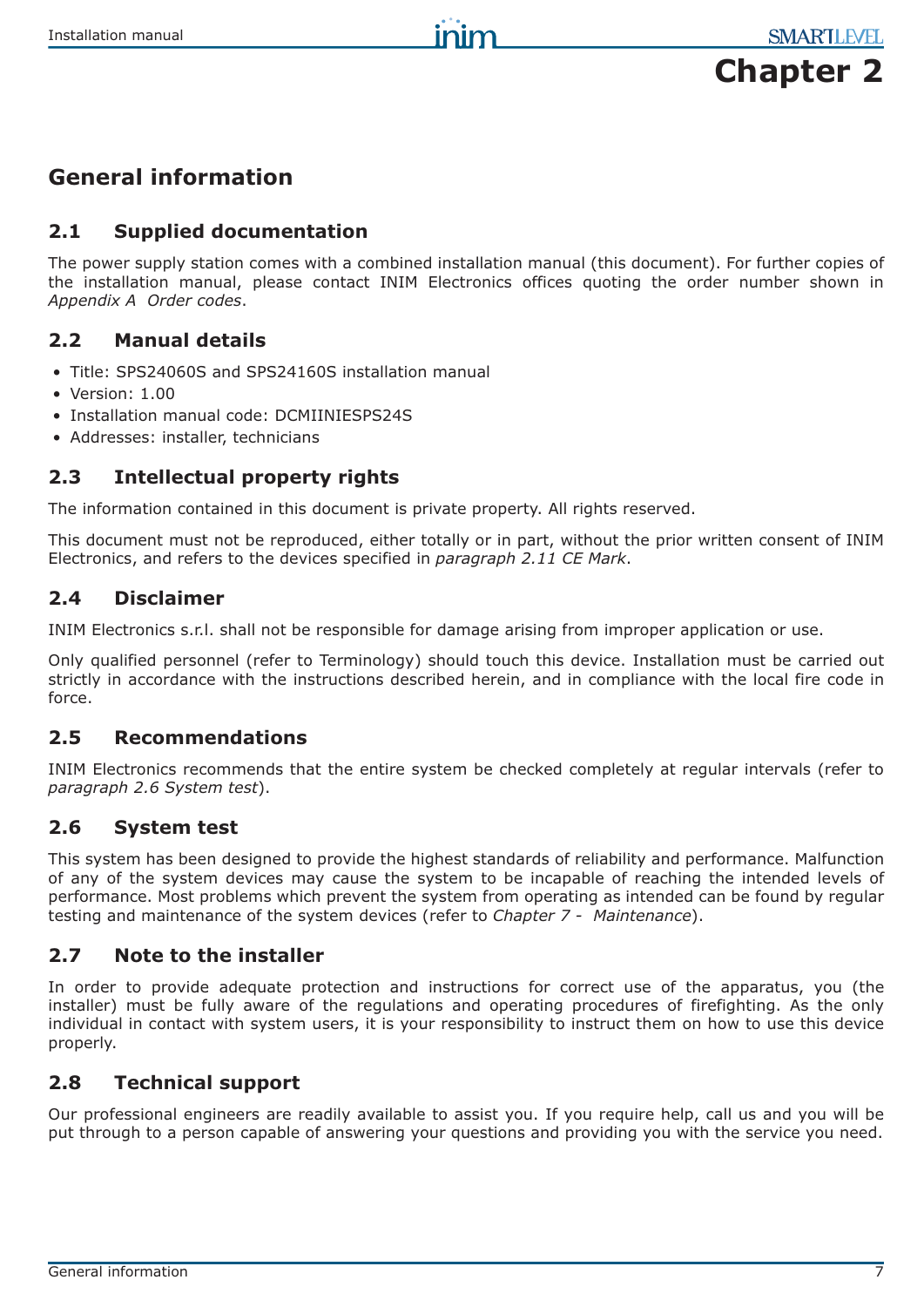## **2.9 Conventions**

#### **2.9.1 Terminology**

- **Power supply unit:** refers to the device defined in *paragraph 2.11 CE Mark*.
- **Left, right, behind, above, below:** refer to the directions as seen by the operator in front of the mounted device.
- **Qualified personnel**: those persons whose training, expertise and knowledge of the laws and bylaws regarding service conditions and the prevention of accidents, are able to identify and avoid all possible situations of danger.

#### **2.9.2 Graphic conventions**

Following are the graphic conventions used in the text. For a description of the graphic conventions relating to the interface, refer to *paragraph 4.3 Signalling LEDs*.

| <b>Conventions</b>     | <b>Example</b>                                  | <b>Description</b>                                                                                                                     |
|------------------------|-------------------------------------------------|----------------------------------------------------------------------------------------------------------------------------------------|
| Text in Italics        | Refer to paragraph 2.9.2<br>Graphic conventions | Text in italics: indicates the title of a chapter, section, paragraph,<br>table or figure in this manual or other published reference. |
| [uppercase]<br>letter] | [A]                                             | Representation of a part of the system or video object.                                                                                |
| <b>BUTTON</b>          | Ok/Esc                                          | computer or control panel keys.                                                                                                        |
|                        |                                                 |                                                                                                                                        |

| Note:             | The detached notes contain important information about the text.                                                                       |  |
|-------------------|----------------------------------------------------------------------------------------------------------------------------------------|--|
| <b>Attention:</b> | The attention prompts indicate that total or partial disregard of the procedure could damage<br>the connected devices.                 |  |
| Danger:           | The danger warnings indicate that total or partial disregard of the procedure could injure the<br>operator or persons in the vicinity. |  |

## **2.10 Manufacturer's name and address**

INIM ELECTRONICS S.R.L.

Via Fosso Antico snc - Fraz. Centobuchi

63076 Monteprandone (AP) - Italy

Tel: +39 0735 70 50 07

Fax: +39 0735 70 49 12

info@inim.biz - www.inim.biz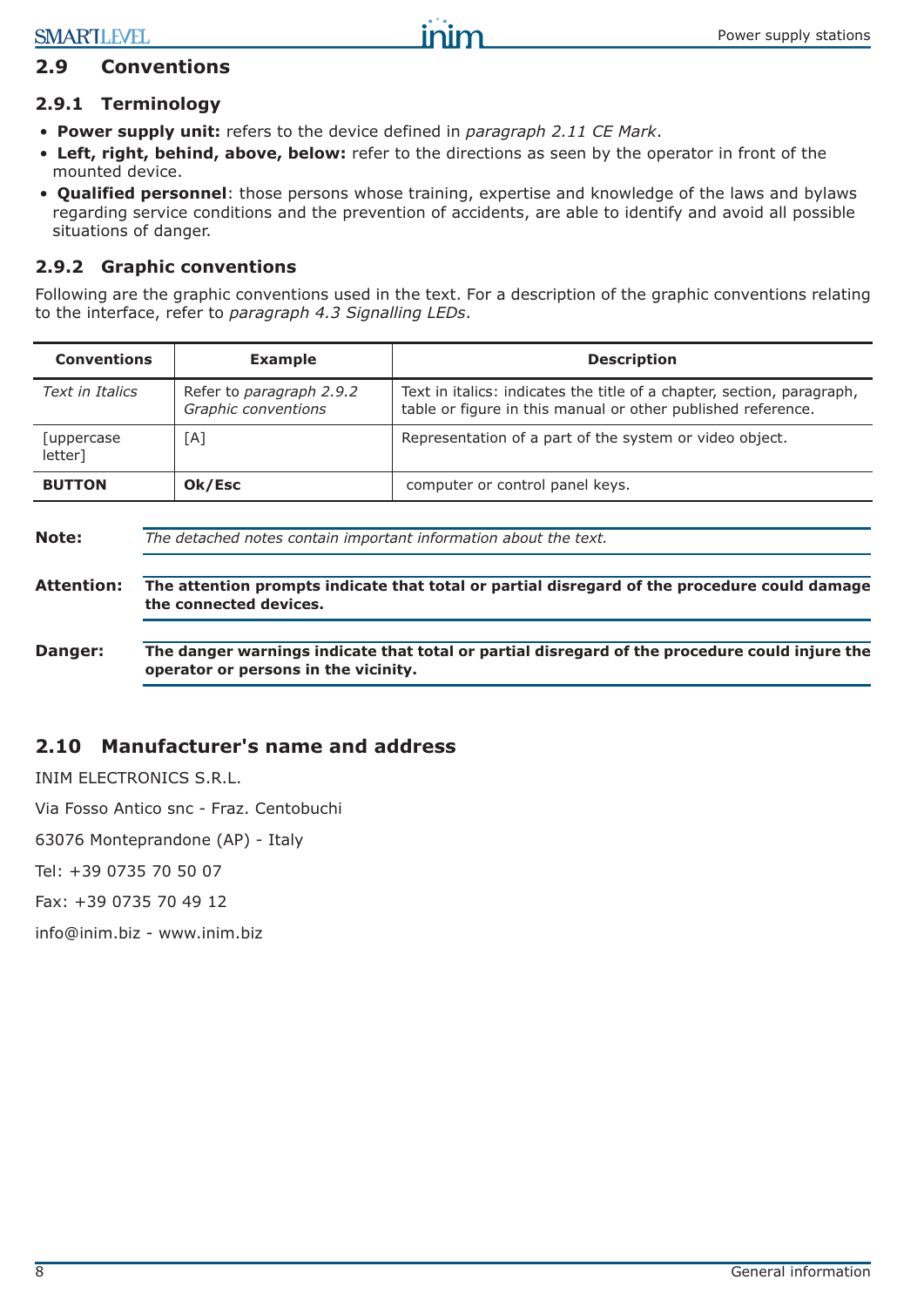# **2.11 CE Mark**

| 0051                                                                                                   | 0051                                                                                                   |              |
|--------------------------------------------------------------------------------------------------------|--------------------------------------------------------------------------------------------------------|--------------|
| INIM ELECTRONICS S.R.L.<br>Via Fosso Antico snc - Fraz. Centobuchi<br>63076 Monteprandone (AP) - Italy | INIM ELECTRONICS S.R.L.<br>Via Fosso Antico snc - Fraz. Centobuchi<br>63076 Monteprandone (AP) - Italy |              |
| 14                                                                                                     | 14                                                                                                     |              |
| 0051-CPR-0434                                                                                          | 0051-CPR-0433                                                                                          |              |
| FN 54-4:1997 + A1:2002 + A2:2006                                                                       | FN 54-4:1997 + A1:2002 + A2:2006                                                                       |              |
| SPS24060S                                                                                              | SPS24160S                                                                                              |              |
| Power supply equipment<br>for fire detection and fire alarm systems<br>installed in buildings          | Power supply equipment<br>for fire detection and fire alarm systems<br>installed in buildings          |              |
| <b>Essential characteristics</b><br>Performance                                                        | <b>Essential characteristics</b>                                                                       | Performance  |
| Performance of power supply<br>PASS<br>PASS<br><b>Operational reliability</b>                          | Performance of power supply<br><b>Operational reliability</b>                                          | PASS<br>PASS |
| PASS<br>temperature resistance                                                                         | temperature resistance                                                                                 | PASS         |
| vibration resistance<br>PASS<br><b>Durability of operational</b>                                       | vibration resistance<br><b>Durability of operational</b>                                               | <b>PASS</b>  |
| reliability:<br>electrical stability<br>PASS                                                           | reliability:<br>electrical stability                                                                   | <b>PASS</b>  |
| humidity resistance<br>PASS                                                                            | humidity resistance                                                                                    | <b>PASS</b>  |

#### **Figure 2 - Certifications for SmartLevel power stations**

Declarations of performance, declarations of compliance and certificates relating to the products mentioned in this manual can be downloaded from the following website:

#### www.inim.biz/certifications

#### **2.12 Warranty**

INIM Electronics s.r.l. warrants that for a period of 24 months from the date of commissioning, the product shall be free of defects in materials and workmanship. The warranty applies only to defects in parts and workmanship relating to normal use. It does not cover:

- Improper use or negligence
- Damage caused by fire, flood, wind or lightning
- Vandalism
- Fair wear and tear

INIM Electronics s.r.l. shall, at its option, repair or replace any defective products. Improper use, that is, use for purposes other than those mentioned in this manual will void the warranty. For the full details and conditions regarding the warranty, refer to the purchase order.

## **2.13 Safety laws**

The aim of the instructions in this section is to ensure that the device is installed and handled properly. It is assumed that anyone who handles this apparatus is familiar with the contents of this chapter.

#### **2.13.1 Compliancy**

The SmartLevel power supply station has been especially designed and manufactured to comply with EN 54-4 *Fire detection and signaling systems - Power supply devices* and the amendment *EN54-4:1997/ A2:2006*.

#### **2.13.2 Managing electronic devices**

The normal motions of any person may generate electrostatic potential of thousands of volts. Discharge of this current through semiconductor devices during handling may cause serious damage which although may not be immediately evident may reduce the reliability of the circuits.

If located in their housings, the electronic circuits of INIM Electronics products are highly immune to electrostatic discharge.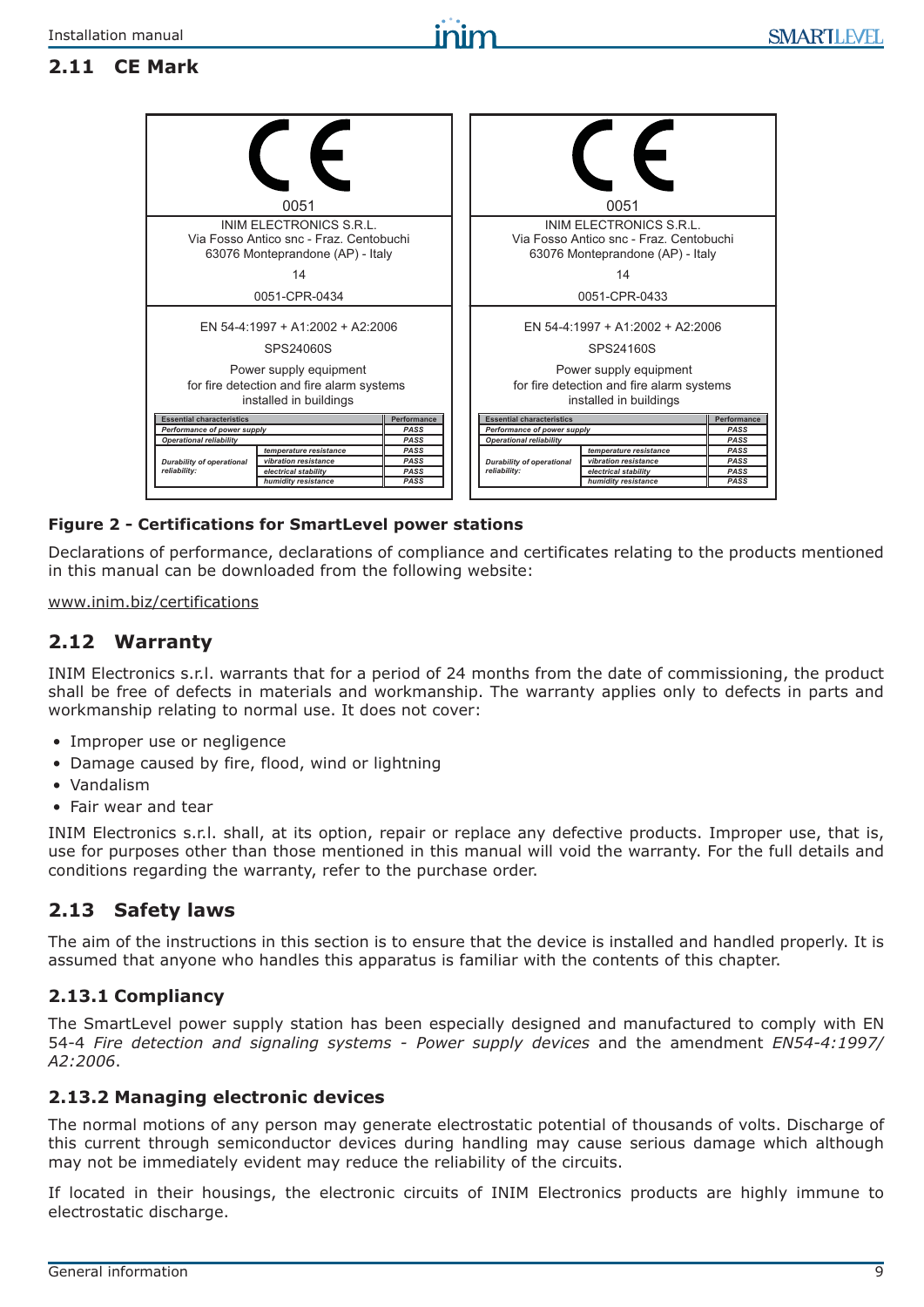

- Do not expose the circuits to damage by removing the modules unnecessarily from their housings.
- When removing or handling the boards, hold the board edges only.
- Do not touch the electronic components, the printed circuits or the metal parts of the connectors.
- Do not hand the board to another person without first ensuring that both of you have the same electrostatic potential. This can be achieved by simply shaking hands.
- Place the board on an anti-static surface or a conductor surface with the same potential.

Further information regarding procedures relating to safety when working with electronic devices can be found in EN 61340-5-1 e CLC/TR 61340-5-2.

#### **2.13.3 Setting up the system**

In order to provide adequate protection and instructions for proper use, security professionals (Installers and maintenance technicians) must be familiar with the operating procedure of this device.

Please read the instructions carefully before installing and setting up this product.

Before first power-up, be sure that the earth connection has been completed properly on the respective terminal.

The recommended minimum wire cross section for the earth connection is 2.5 mm<sup>2</sup>, unless otherwise stated in accessory documentation.

#### **2.13.4 Replacement and disposal of used devices**

#### **Replacement**

When replacing obsolete devices, disconnect the devices concerned then complete the connections of the new devices in compliance with the instructions printed on the respective leaflets.

In order to avoid short-circuits, take all the necessary precautions when removing used batteries.

#### **Disposal**

Do not burn used electronic devices, or allow them to pollute the environment (countryside, rivers, etc.). Electronic devices must be disposed of in a safe environment-friendly way.

When disposing used devices or batteries, contact your local municipal offices for information regarding their disposal.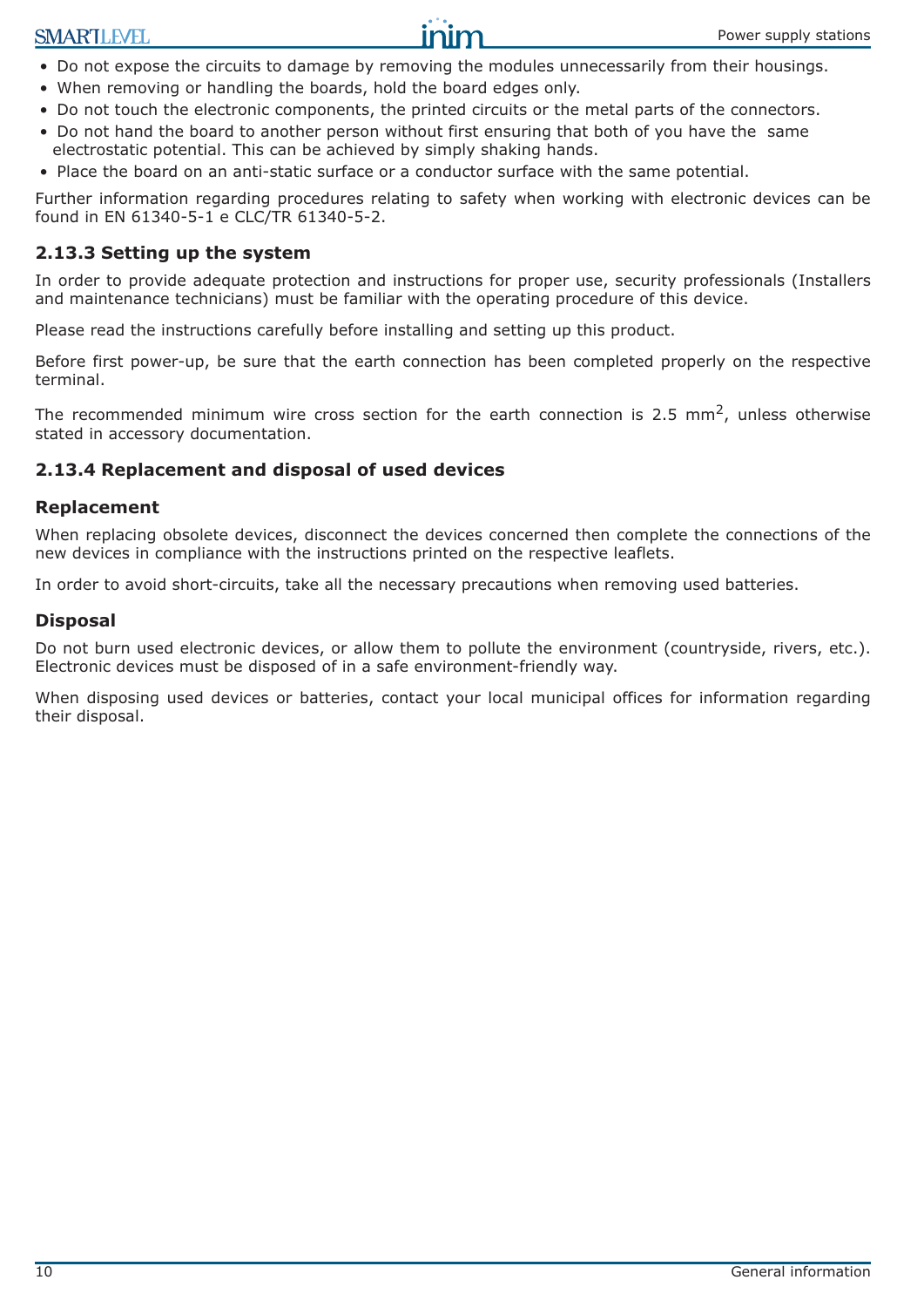

# **Device management**

## **3.1 Product handling and storage**

This device is safely packed inside a cardboard box, however, care must be taken to avoid accidental damage during handling. Cartons/boxes should be placed in such a way as to avoid knocks and falls, and special care must be taken to protect the devices from extreme heat and/or cold.

## **3.2 Environmental conditions**

Temperature limits:

- -10° / +55°C for transport and storage
- -5° / +40°C operating temperature

#### **3.3 Unpacking the device**

On receipt the goods must be unpacked with care. All waste packaging materials must be disposed of in compliance with the local laws and bylaws in force.

The metal enclosure of the device is packed carefully inside the cardboard box.

**Note:** *The lead batteries are not included. Be sure you have the batteries on hand before starting.*

When you remove the four screws and metal-frontplate, you will find:

- The SmartLevel motherboard, mounted on a plastic support which bridges the two sides of the metal enclosure.
- Power supply module located under the plastic support. The power-supply module is already connected to the SmartLevel motherboard.
- Thermal probe connected to the power-supply module, for battery-charge optimization.
- A plastic bag containing the battery and earth connection wires.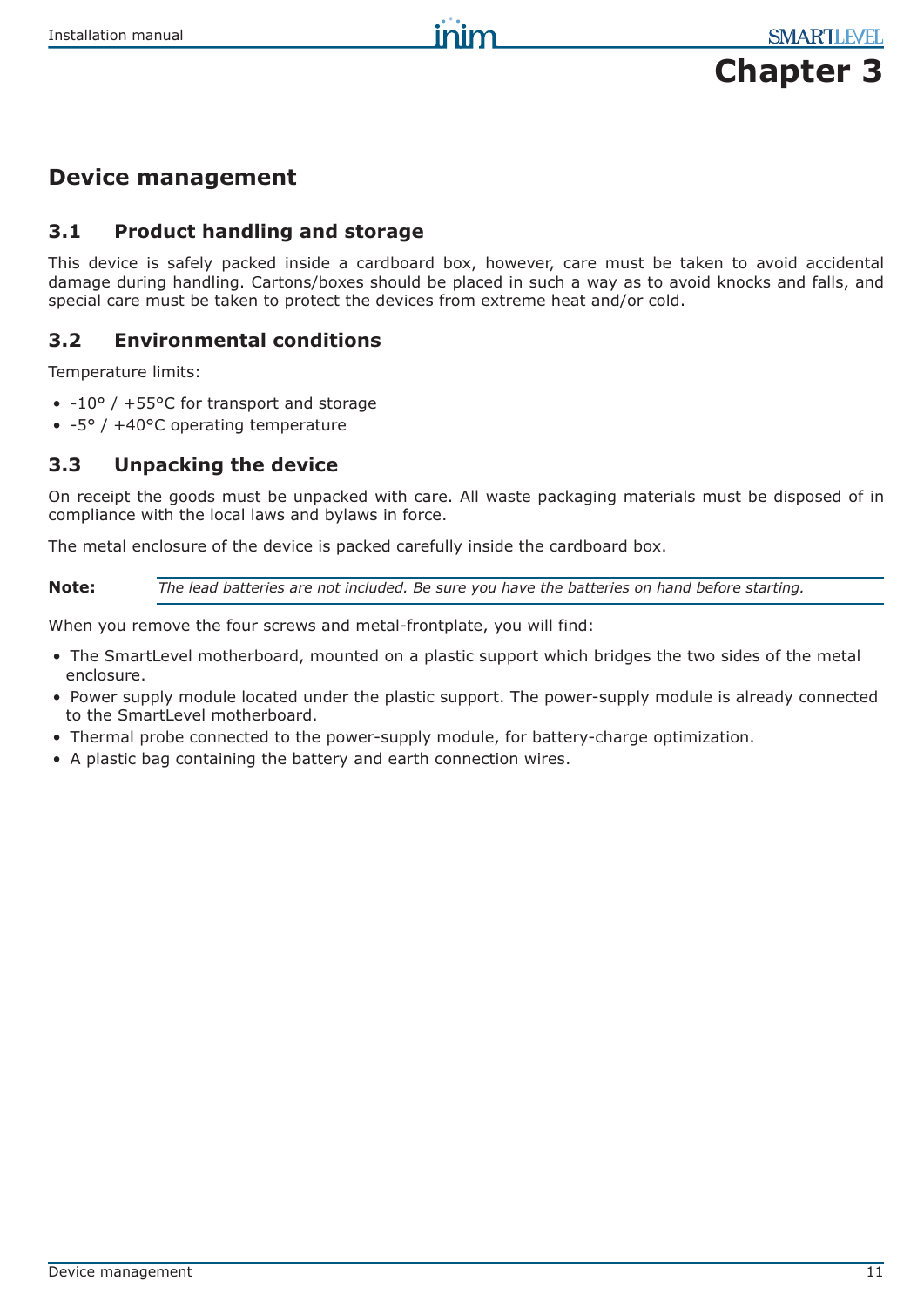

# **Technical description**

# **4.1 Station**



| [A]                               | Front panel with signaling<br><b>LED<sub>S</sub></b>        |
|-----------------------------------|-------------------------------------------------------------|
| [B]                               | Front cover                                                 |
| [C]                               | Securing screw location for<br>the front cover              |
| [D]                               | Plastic support for front panel<br>and motherboard mounting |
| [E]                               | Plastic support anchor screw                                |
| [F]                               | About the motherboard                                       |
| [G]                               | Power supply module                                         |
| [H]                               | Backup battery housing                                      |
| $[1]$                             | Cable entry                                                 |
| $\begin{bmatrix} 1 \end{bmatrix}$ | Anchor screw hole                                           |

**Figure 3 - Inside SPS24060S**



**Figure 4 - Inside SPS24160S**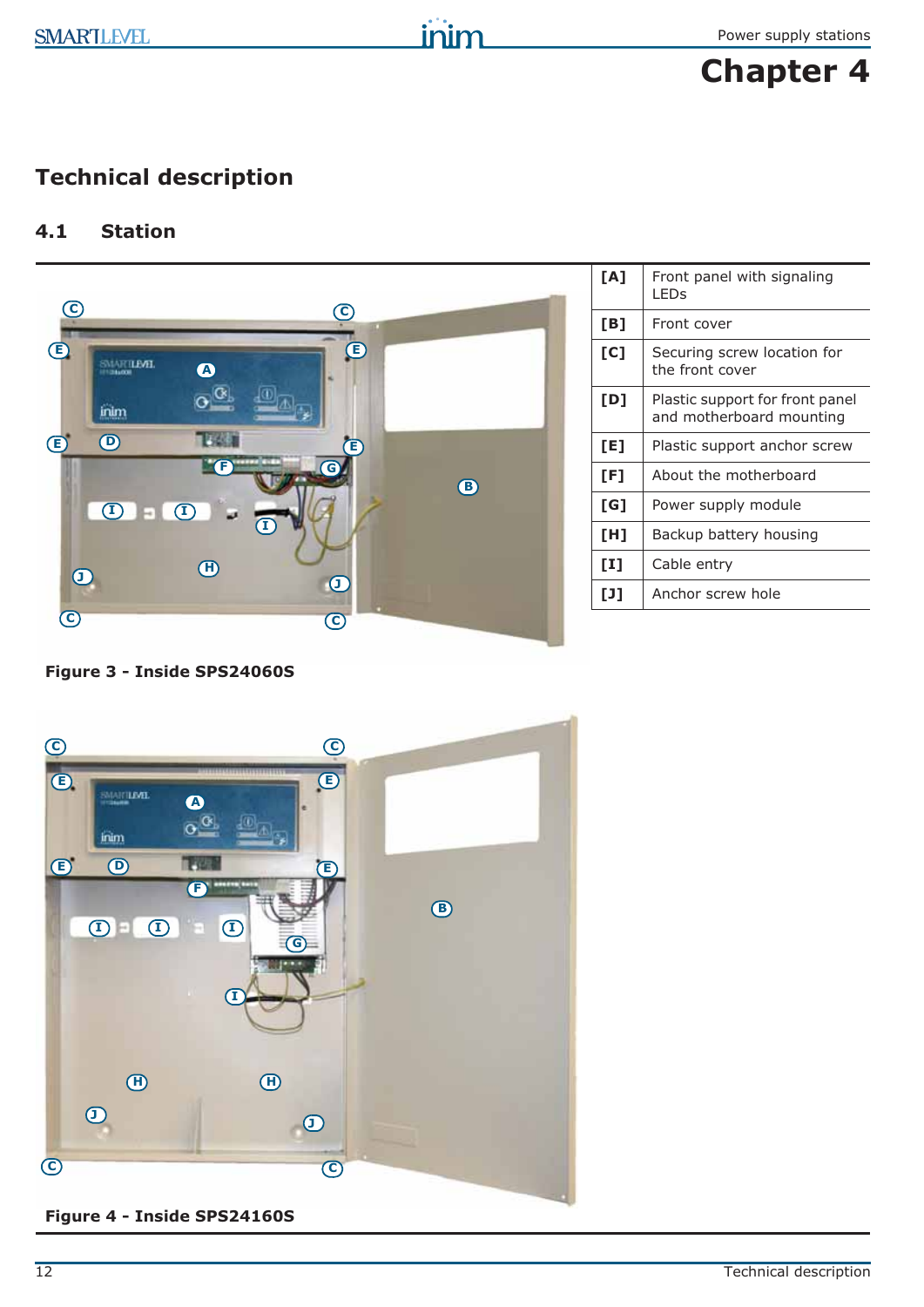# inim

# **4.2 Internal devices**



#### **Figure 5 - The SmartLevel motherboard**

Main components

| [A] | Loop connection terminals<br><b>LOOP</b>     |                                                                                |
|-----|----------------------------------------------|--------------------------------------------------------------------------------|
| [B] | <b>FAULT</b>                                 | Voltage free fault relay contacts                                              |
| [C] | <b>MAINS</b>                                 | Voltage free mains fault relay contacts                                        |
| [D] | <b>OUTPUT</b>                                | Output channel terminals $(2 "+"$ terminals and $2 "-"$ terminals in parallel) |
| [E] | Power-supply module connectors<br>DO NOT USE |                                                                                |
| [F] | Front panel signaling LEDs                   |                                                                                |

**Note:** *The relay contacts on the electronic are suitable for SELV circuitry only.*



#### **Figure 6 - Switching power supply**

The switching power supply is attached to the backplate of the metal enclosure. The power supply type depends on the station model.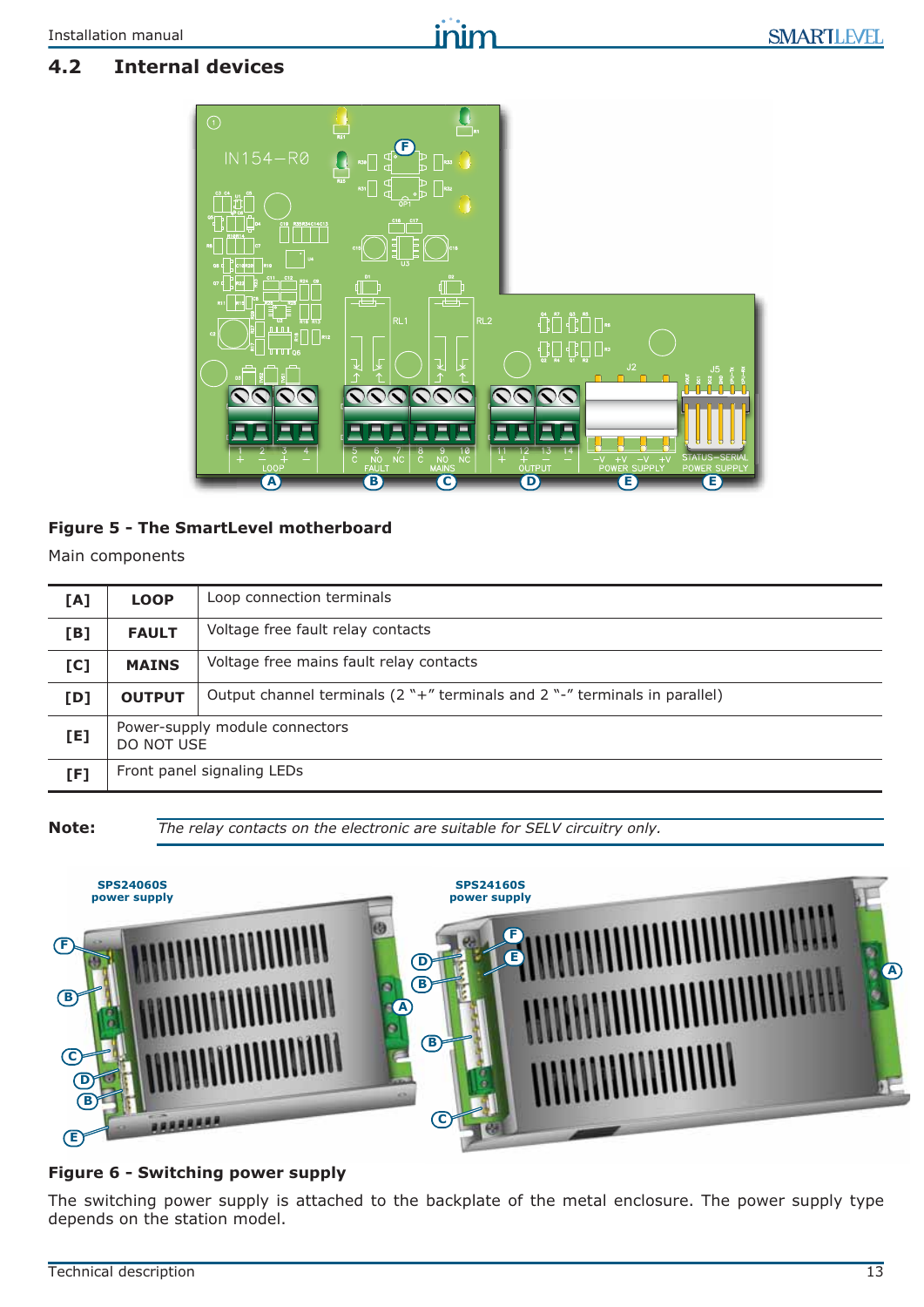|     | <b>SPS24060S</b>                                                                                     | <b>SPS24160S</b>                          |  |
|-----|------------------------------------------------------------------------------------------------------|-------------------------------------------|--|
|     | Mains input terminal board                                                                           |                                           |  |
| [A] | <b>AC Input</b><br>230V ~ 50/60 Hz                                                                   | <b>AC Input</b><br>$230V - 50/60$ Hz<br>₹ |  |
| [B] | SmartLevel mother board connector                                                                    |                                           |  |
| [C] | Battery connector                                                                                    |                                           |  |
| [D] | Thermal probe connector                                                                              |                                           |  |
| [E] | <b>Signaling LEDs</b>                                                                                |                                           |  |
| [F] | Ground fault signaling jumper input<br>(if the jumper is removed, earth faults will not be signaled) |                                           |  |
|     |                                                                                                      |                                           |  |

**Note:** *INIM s.r.l. reserves the right to change, replace, in part or entirely, the components not strictly relating to the installation procedure described in Chapter 5 - Installation instructions.*

## **4.3 Signalling LEDs**

The user can access the SmartLevel stations through the two relay outputs available on the motherboard and the LEDs on the front panel and on the switching power supply:



#### **Figure 7 - Front panel**

|     | <b>LED</b> | <b>Colour</b> | <b>Signalling</b>                                                      | <b>Note</b>                                                                                                                |
|-----|------------|---------------|------------------------------------------------------------------------|----------------------------------------------------------------------------------------------------------------------------|
| [A] | Frontplate | green         | Indicates the power station is working.                                | This LED will go Off in the event of joint<br>primary (230V $\sim$ ) and secondary<br>(batteries) power failure.           |
| [B] |            | yellow        | Indicates an active fault condition.                                   | This condition activates the "FAULT"<br>relay.<br>For further details, see the LED<br>activation on the power-supply unit. |
| [C] |            | yellow        | Indicates an active mains fault<br>condition.                          | This condition activates the "MAINS"<br>relay.<br>For further details, see the LED<br>activation on the power-supply unit. |
| [D] |            | yellow        | Indicates an active fault condition or a<br>short-circuit in the loop. | For further details, see the fire-<br>detection control panel that supervises<br>the loop.                                 |
| [E] |            | green         | Indicates active communication though<br>the loop.                     |                                                                                                                            |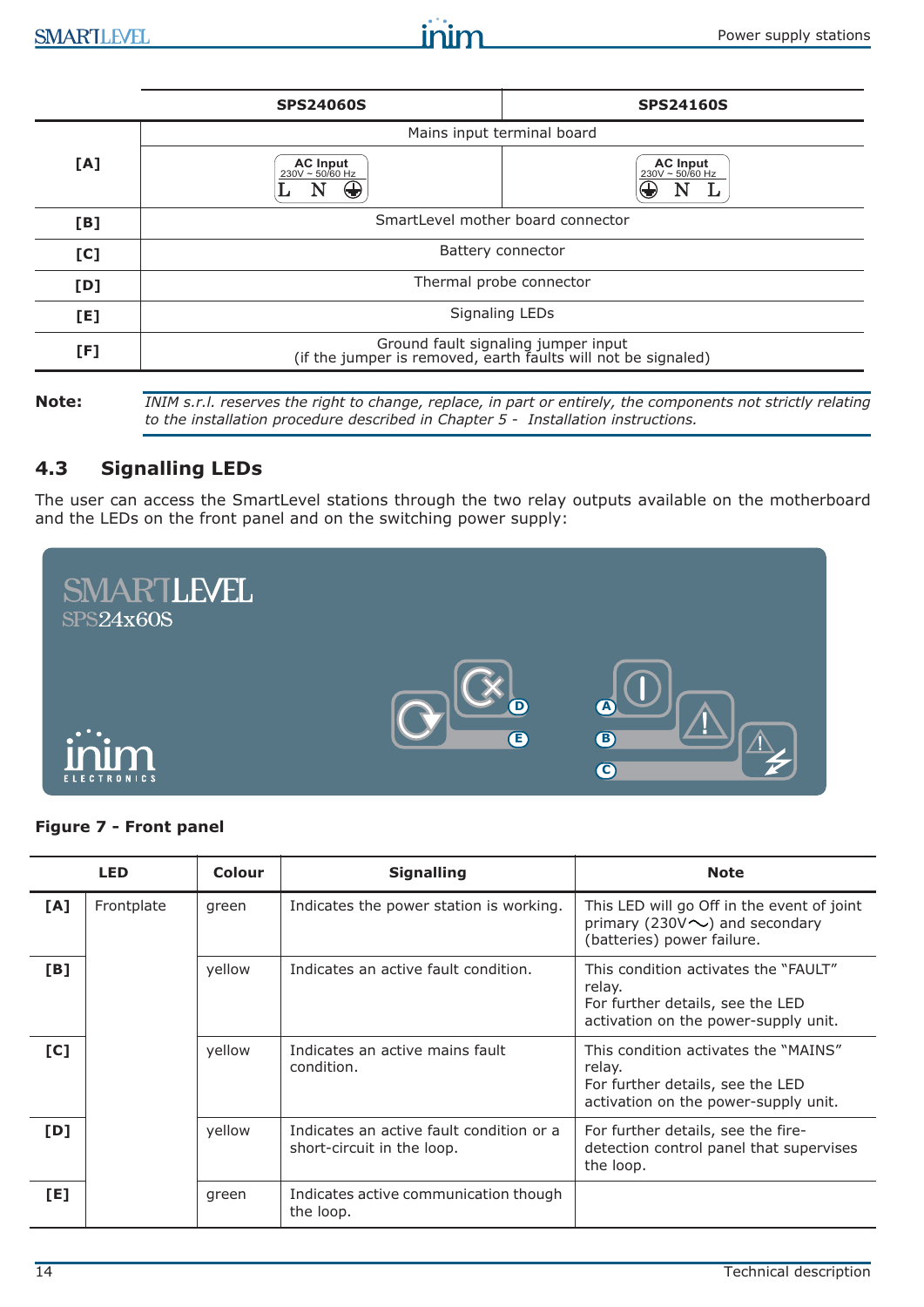

|                 | <b>LED</b>             | Colour | <b>Signalling</b>                                          | <b>Note</b>                                                                                                                                                                   |
|-----------------|------------------------|--------|------------------------------------------------------------|-------------------------------------------------------------------------------------------------------------------------------------------------------------------------------|
| DL1             | Power supply<br>module | green  | Indicates that the power-supply unit is<br>operating (On). | In case of fast blinking the LED<br>indicates an overheat condition of the<br>power-supply unit.<br>In case of slow blinking the LED<br>indicates an overload of the outputs. |
| DL <sub>2</sub> |                        | yellow | Indicates an active mains fault<br>condition.              | In case of slow blinking the LED<br>indicates an active earth fault condition.                                                                                                |
| DL <sub>3</sub> |                        | yellow | Indicates an active battery fault<br>condition.            |                                                                                                                                                                               |

# **4.4 Technical specifications**

| <b>Specification</b>                                                 | <b>SPS24060S</b>    | <b>SPS24160S</b>                                                                   |
|----------------------------------------------------------------------|---------------------|------------------------------------------------------------------------------------|
| AC power                                                             |                     | 230 V ~ (-15% / 10%) 50/60 Hz                                                      |
| Maximum current draw 230V                                            | 0.5A                | 1.1A                                                                               |
| Nominal output voltage                                               | $27.6 V =$          |                                                                                    |
| Maximum output current                                               | 2.1A                | 5.2A                                                                               |
| $I_{max. a}$                                                         | 1.5A                | 4 A                                                                                |
| $I_{max. b}$                                                         | 1.5A                | 4 A                                                                                |
| Maximum battery current emission during primary power<br>failure     | 1.5A                | 4 A                                                                                |
| Maximum current for external loads and accessory devices             | 1.47 A              | 3.97 A                                                                             |
| Maximum battery-charge current                                       | 0.6A                | 1.2A                                                                               |
| Minimum current $(I_{min})$                                          | 30 mA               |                                                                                    |
| <b>Battery specifications</b>                                        | 2 x 12V, 7 Ah       | 2 x 12V, 17 Ah                                                                     |
|                                                                      |                     | 2 x 12 V/7 Ah YUASA NP-12 FR or similar with case<br>flame class UL94-V2 or higher |
| Maximum internal resistance of the batteries ( $R_{i \text{ max}}$ ) | 2.7 Ohm             | 1 Ohm                                                                              |
| Output voltage                                                       | from 18 to 27.6V--- |                                                                                    |
| Battery shutdown tension                                             | $19V =$             |                                                                                    |
| Internal fuse of switching power supply module                       | T 3.15A 250V        |                                                                                    |
| Maximum output current ripple                                        | $1\%$               |                                                                                    |
| Operating temperature                                                | from -5°C to 40°C   |                                                                                    |
| Isolation class                                                      | Ι                   |                                                                                    |
| Enclosure protection class (EN 60529)                                | <b>IP30</b>         |                                                                                    |
| <b>Dimensions</b>                                                    | 325 x 325 x 80 mm   | 497 x 380 x 87 mm                                                                  |
| Weight                                                               | 2.8 Kg              | 6 Kg                                                                               |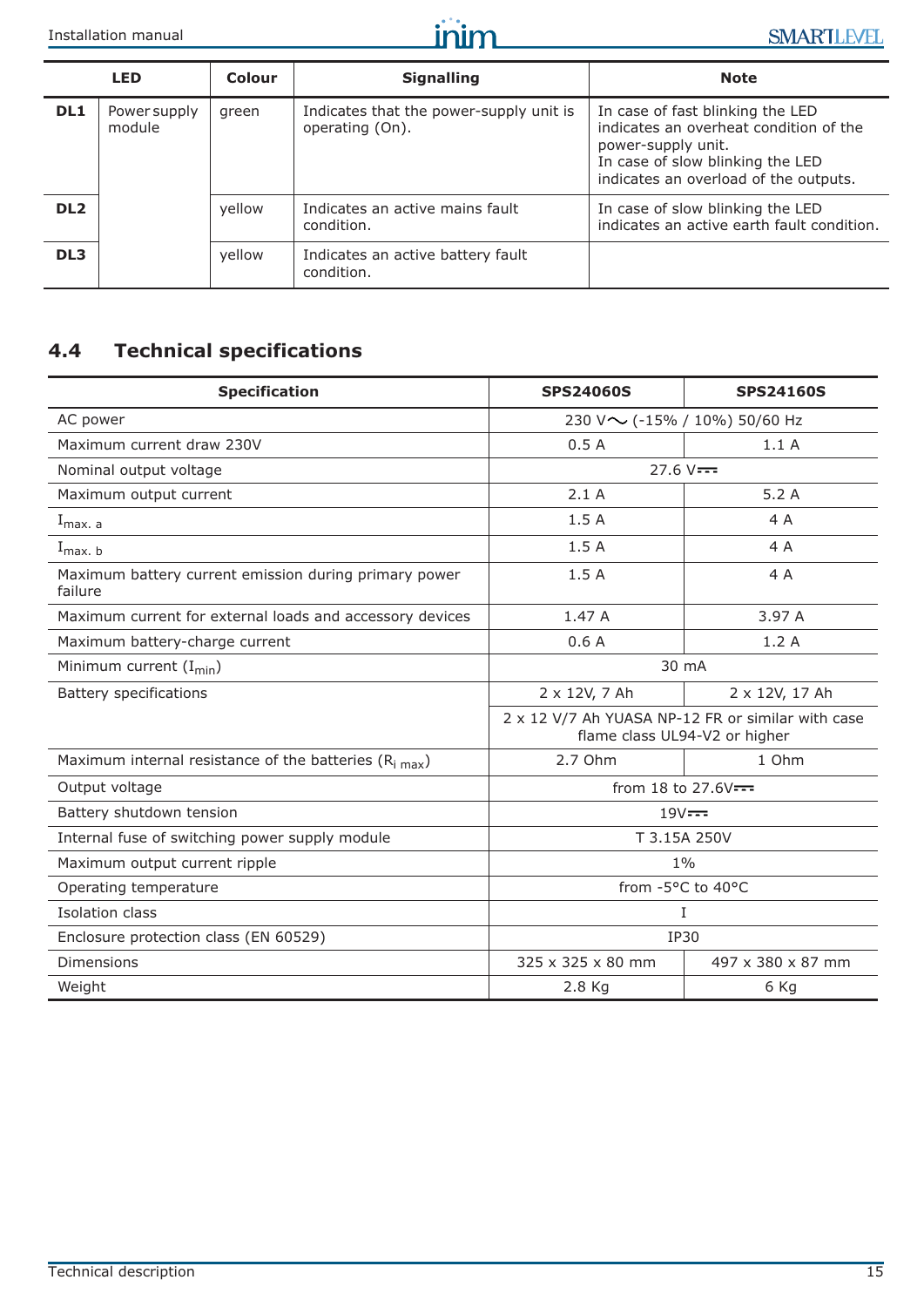# **Chapter 5**

# **Installation instructions**

# **5.1 Wall mounting**

- 1. Pull the wires through the wire entry and ensure they do not get in way of operations.
- 2. Prepare the wall for the four 8mm anchor screws (stop screws) which must be positioned in correspondence with the holes on the backplate of the metal enclosure (*paragraph 4.1 - [J]*).
- **Danger: Care must be taken not to drill in the vicinity of electrical wiring, heating ducts and plumbing.**
- **Note:** *Choose anchor screws which are capable of supporting 20kg and which are suitable for the characteristics of the wall. Ask for professional advice with regard to the best type of anchor screw for the wall concerned.*
- 3. Using the 4 anchor screws, attach the enclosure securely to the wall.

# **5.2 Connecting the mains power source**

The power system of the SmartLevel stations is EN54-4 compliant.

#### **Danger: DO NOT power up the system with a non-compliant voltage.**

1. Connect the mains power supply to the terminals on the power-supply module (*Figure 6 - Switching power supply, [A]* and *Figure 8 - Earthing system*, *[A]*). For a safety standards compliant system, the Line must be connected to terminal "**L**", the Neutral conductor to terminal "**N**".

This station must be connected to a separate line on the Electrical Switchboard (Mains power supply). The line must be protected by a sectioning device which complies with local safety regulations, fire codes, laws and bylaws in force.

**Note:** *As a further safety measure, the electrical system of the building must be protected against overload and short-circuit.*

**Note:** *The ends of wires must not be soft soldered in points where they are subject to clamping.*

- Primary power source: 230 V $\sim$  (-15%/+ 10%) 50/60 Hz.
- SPS24060S station current draw: 0.5 A (max.)
- SPS24160S station current draw: 1.1 A (max.)
- 2. Crimp the earth line wire to the eyelet terminal [B] (included in the package).
- 3. Attach the wire with the eyelet to the control panel using the ground connection screw [C].
- 4. Ensure that the terminal " $\bigoplus$ " of the power supply module [D] and the frontplate [E] of the enclosure are connected to earthing system.

**Danger: The protective earthing system must be compliant with the local safety regulations, fire codes, laws and bylaws in force.**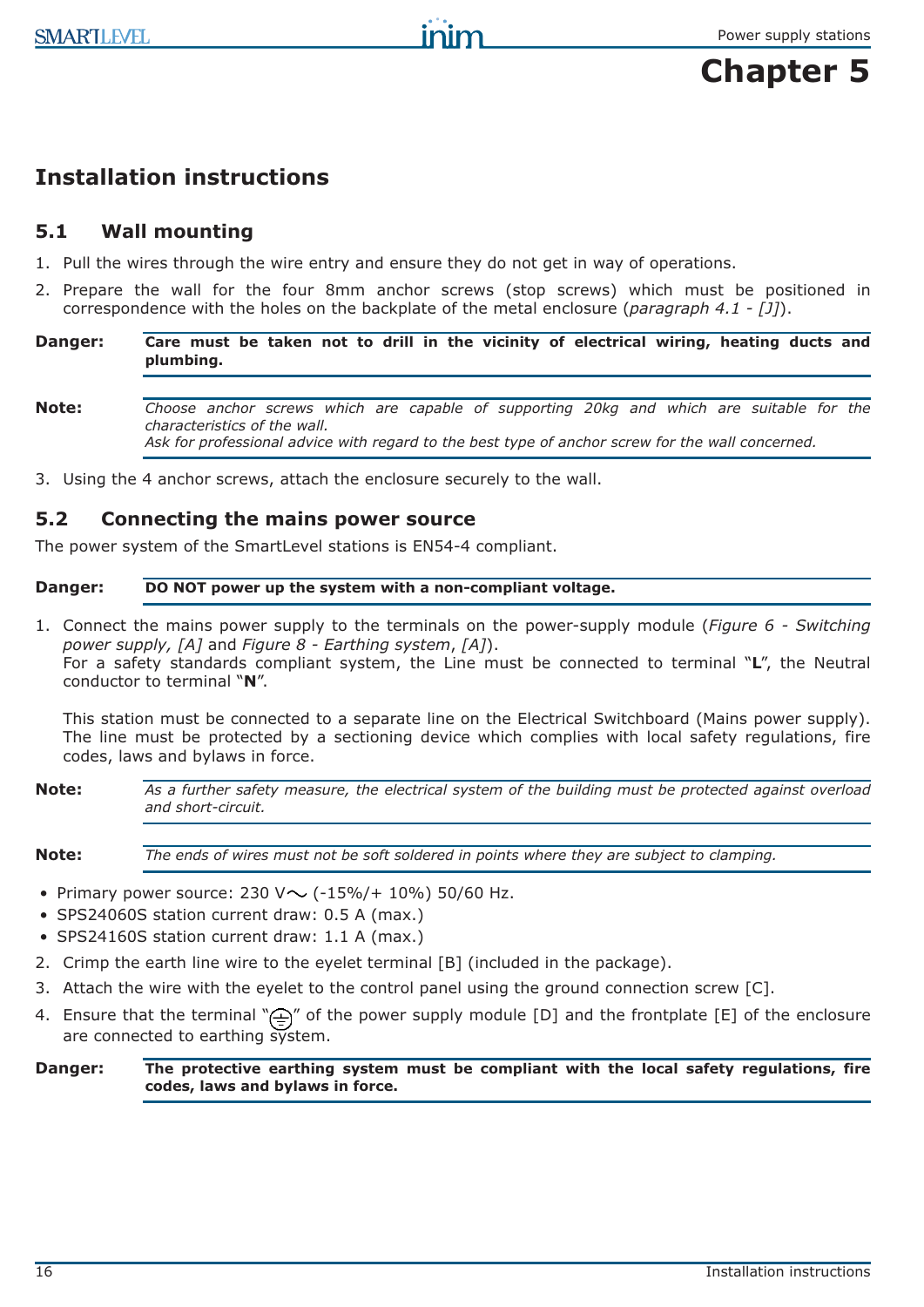

#### **Figure 8 - Earthing system**

- **Note:** *A protective earth connection ensures that all exposed conductive surfaces are at the same electrical potential as the earth surface, in order to avoid the risk of electrical shock if a person touches a device in which an insulation fault has occurred. In the event of an insulation fault, a protective earth connection will generate a high fault current which in turn will trigger an overcurrent protection device (fuse) and disconnect the power supply.*
- 5. Ensure that low-current safety or signal lines DO NOT come into contact with points with potentially dangerous currents.

Using a plastic cable tie, bunch the wires together and secure them to one of the wire hooks on the backplate of the enclosure [F].

- **Note:** *The connection wires (to the mains supply and also any other wires inside the SmartLoop enclosure) must be secured to the cable hooks on the backplate by means of plastic cable ties. Use cable with double isolation for the connection to the electrical mains.*
- 6. Insert the two 12V batteries and connect them to the power supply module (*Figure 6 Switching power supply, [C]*).

#### **5.3 Connecting the batteries**

The enclosure provides housing for two 12V lead batteries: 7 Ah for the SPS24060S model and 17 Ah for the SPS24160S model. The two batteries must be connected in series, in such way as to provide a 24V--current.

Using the battery connection wire, connect the two batteries together then connect the batteries to the power-supply module using the respective wire (included).

- 1. Connect the connection wire [A] to the two batteries.
- 2. Connect the wire [B] to the batteries.

#### **Attention: Be sure that cable polarity is correct.**

3. Connect the terminal [C] of the battery wire to the proper connector of the power-supply unit (*Figure 6 - Switching power supply, [C]*).

#### **Attention: Be sure that connector polarity is correct.**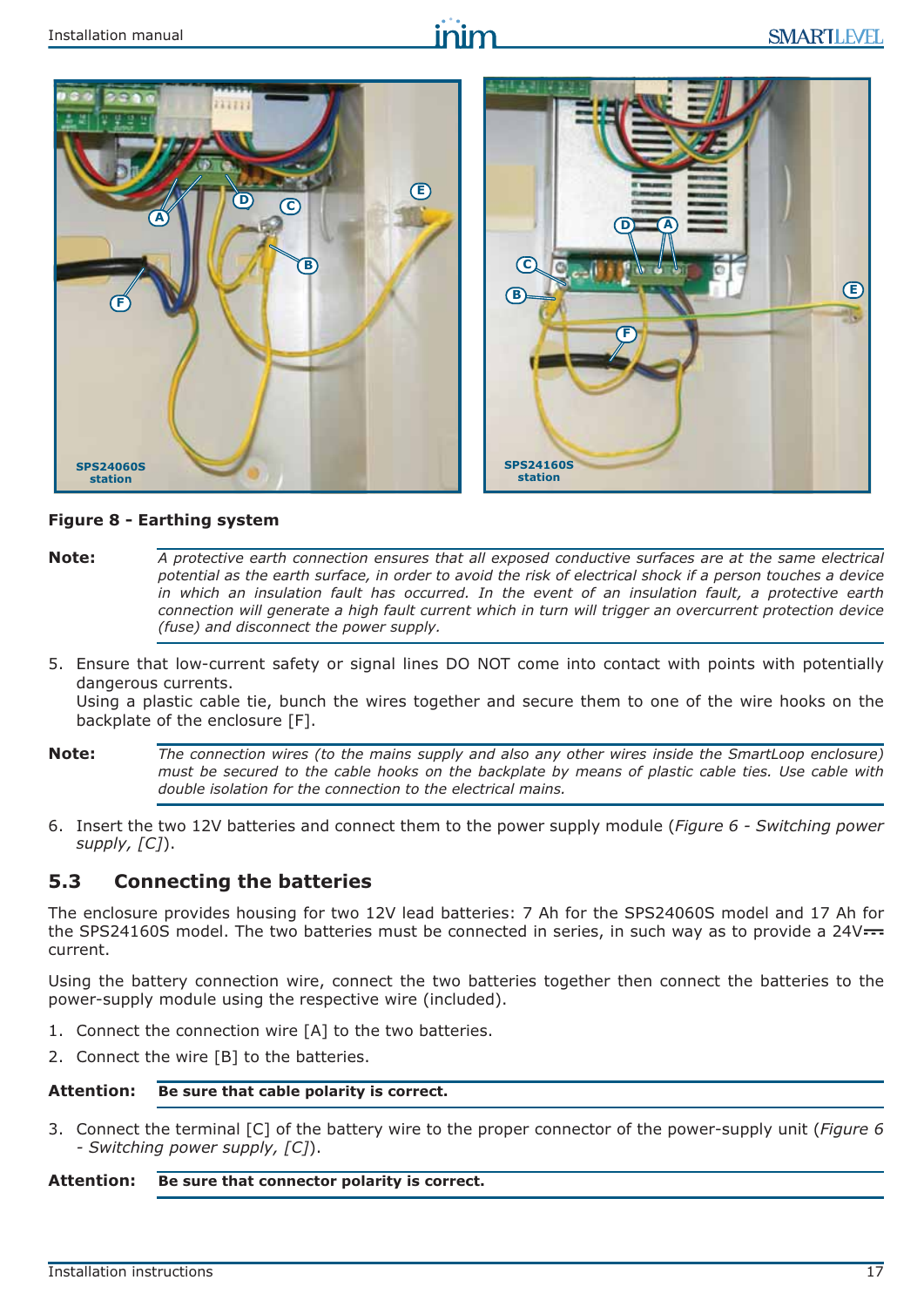

#### **Figure 9 - Connecting the batteries**

The batteries are the secondary power supply of the system. The power supply station monitors the battery status (efficiency and charge). The battery-test circuit of the power supply station operates as follows:

• Efficiency test

The station tests the battery efficiency every 10 minutes. If their internal resistance is over the allowed limit, the event will be signaled, according to the amendment EN54-4:1997/A2.

• Battery level test

The battery-test circuit monitors the battery status (efficiency and charge) continuously. In the event of mains failure, the power supply station will still monitor the battery voltage continuously. If the voltage drops below 22.8V, the power supply station will signal the fault. Fault condition will be reseted when the voltage restores to 24.6V.

• Deep discharge shutdown

If a mains failure event lasts for a long period, causing the battery voltage to drop below 18V, the power supply station will shutdown the batteries in order to avoid permanent damage.

## **5.4 Thermal probe**

**Attention: In order to validate the IMQ-SISTEMI DI SICUREZZA certification and comply with EN 54-4 requirements, installation of a thermal probe is essential.** 

The thermal probe regulates the charging process in accordance with the battery temperature. The thermal probe protects against battery overheating and consequent permanent damage.

#### **5.4.1 Connecting the thermal probe**

Connect the thermal probe to the proper connector of the power-supply module (*Figure 6 - Switching power supply, [D]* and *Figure 9 - Connecting the batteries*, *[D]*).

Using adhesive-insulating tape, attach the thermal probe to one of the batteries, in order to provide optimized heat-transfer measurements.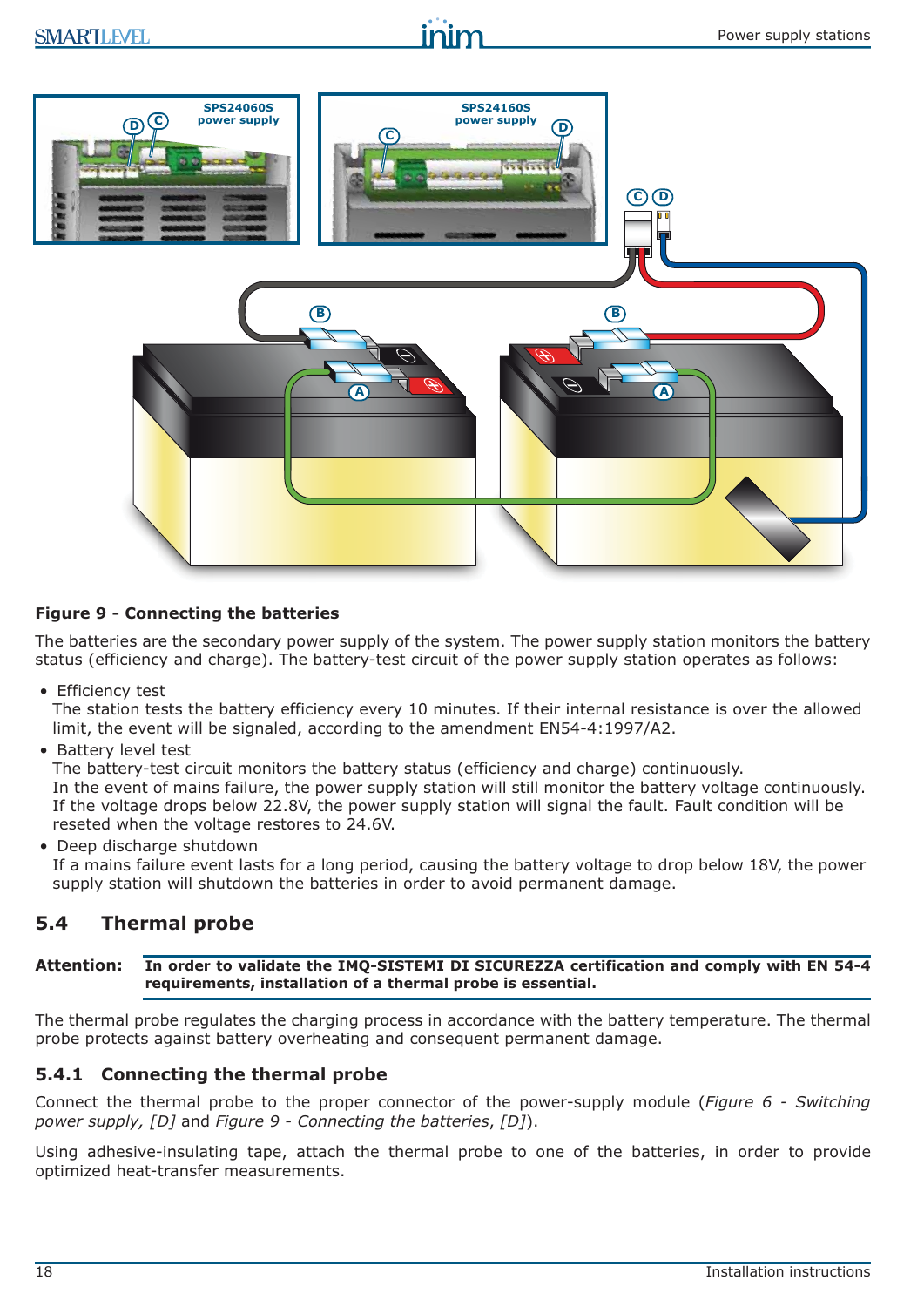

# **Diagnostics and fault solutions**

## **6.1 Battery disconnected or inefficient**

The battery is not connected or has failed the battery efficiency test (EN 54-4:1997 A2 amendment).

- 1. Allow the batteries to charge for several hours.
- 2. If the fault signal persists, disconnect the batteries from the station and test them separately.
- 3. If only one of the batteries has a voltage below 12.5 13 V:
- Replace the faulty battery only.
- Allow the batteries to charge for several hours.
- Check that the fault has cleared.
- 4. If both batteries have a voltage of 12.5 13 V, it means they are both inefficient (even though the voltage without load is correct).
- Replace both batteries.
- Allow them to charge for several hours.
- Check that the fault has cleared.

#### **6.2 Low Battery**

The batteries are running low.

This signal should be present only during primary power source failure (Mains 230V $\sim$ ). Mains power must be restored in order to charge the batteries.

## **6.3 Loop faults and testing**

The station shows the status of the loop and the presence of any fault or short-circuit on it via the LEDs on the front panel (*Figure 7 - Front panel*, *[D] and [E]*).

For further details, see the analog control panel that supervises the loop.

## **6.4 Earth fault**

In the case of voltage dispersion to earth, this fault is indicated by the LED on the front panel (*Figure 7 - Front panel, [C]*) and by a flashing of the "DL2" yellow LED on the power-supply unit (*Figure 6 - Switching power supply, [E]*).

This fault signal can be disabled by disconnecting the respective jumper (*Figure 6 - Switching power supply, [F]*).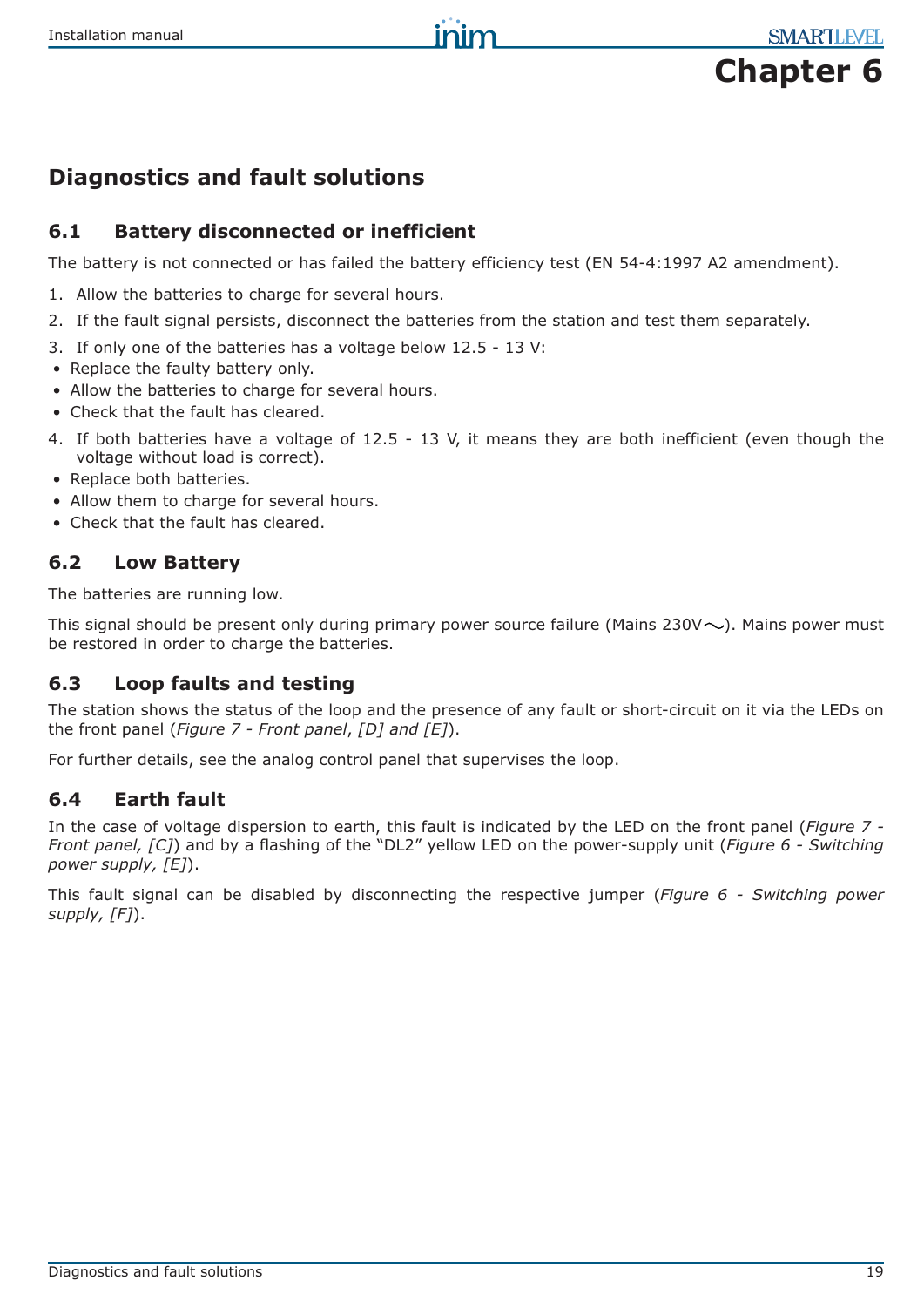

# **Maintenance**

The following operations must be carried out regularly.

1. Using a damp lint-free cloth, remove any dust that may have gathered on the control panel (do not use any kind of cleaning product or solvent!).

inim

- 2. Check the functioning of the LEDs.
- 3. Check the battery efficiency and change them if necessary.
- 4. Check the integrity of all wires and connections.
- 5. Ensure that there are no extraneous objects inside the control panel.

**Note:** *Points 1 and 2 can be carried out by authorized persons, whereas all other points must be carried out by qualified technicians.*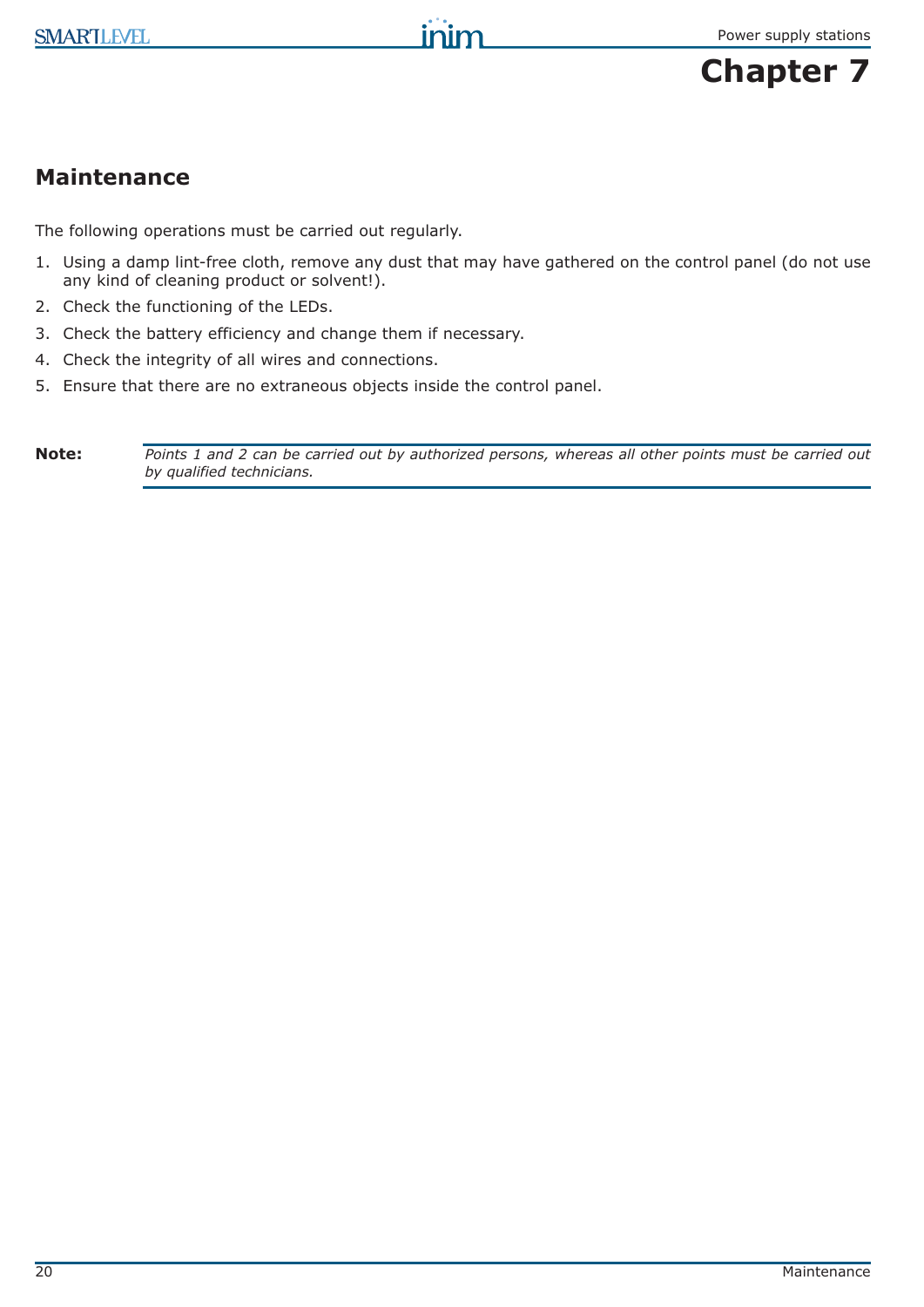

# **Order codes**

Following are the order codes of INIM Electronics s.r.l. products:

| Code           | <b>Description</b>                                                                                                                     |
|----------------|----------------------------------------------------------------------------------------------------------------------------------------|
| DCMIINIESPS24S | Installation manual for SPS24060S and SPS24160S power-supply stations                                                                  |
| IPS24060G      | 60W - 27.6V Switching power-supply module                                                                                              |
| IPS24160G      | 160W - 27.6V Switching power-supply module                                                                                             |
| ProbeTH        | Thermal probe for battery charge optimization                                                                                          |
| SPS24060G      | 60W @ 27.6V SmartLevel power supply station in metal enclosure with 3<br>controlled outputs, fault relay and connection to RS485 BUS   |
| SPS24060S      | 60W @ 27.6V SmartLevel power supply station in metal enclosure with 1<br>controlled output, 2 fault relays and connection to the loop  |
| SPS24160G      | 160W @ 27.6V SmartLevel power supply station in metal enclosure with 3<br>controlled outputs, fault relay and connection to RS485 BUS  |
| SPS24160S      | 160W @ 27.6V SmartLevel power supply station in metal enclosure with 1<br>controlled output, 2 fault relays and connection to the loop |